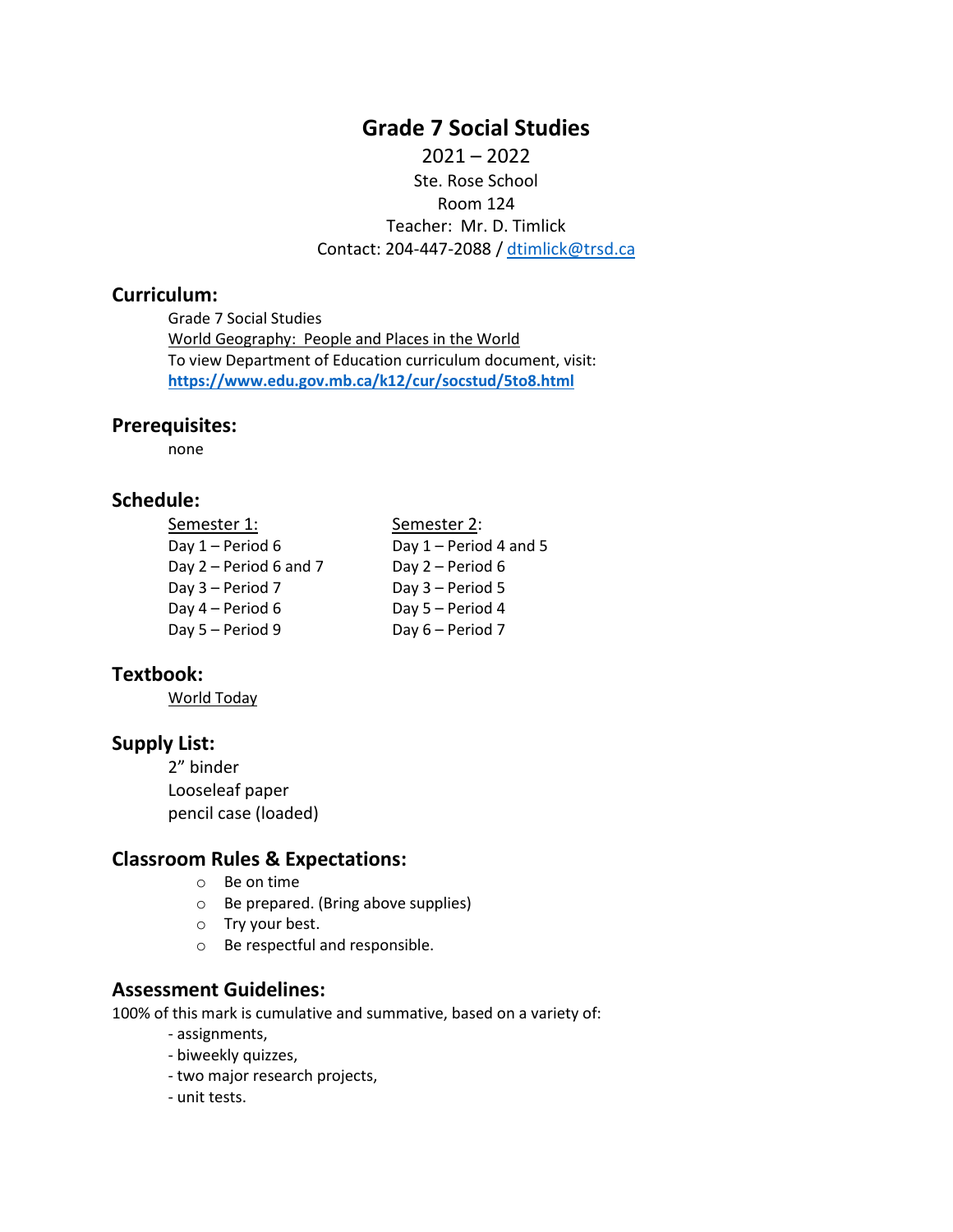# **Pacing:**

| Cluster 1 - | <b>WORLD GEOGRAPHY</b>                  | (September – October) |
|-------------|-----------------------------------------|-----------------------|
| Cluster 2 - | <b>GLOBAL QUALITY OF LIFE</b>           | (November – January)  |
| Cluster 3 - | WAYS OF LIFE IN AFRICA, ASIA OR EURASIA | (February – March)    |
| Cluster 4 - | HUMAN IMPACT IN EUROPE OR THE AMERICAS  | (April – May)         |
|             | <b>Review</b>                           | (June)                |

# **Course overview:**

In general, Social Studies skills are grouped into four categories:

- Skills for Active Democratic Citizenship
- Skills for Managing Ideas and Information
- Critical and Creative Thinking Skills
- Communication Skills

In **Grade 7 (People and Places in the World)**, students focus on environmental, social, and cultural factors that affect quality of life for people in various places in the world. They study physical and human geography and global demographic trends. Students enhance their awareness of indigenous peoples and explore ways of life in other places. They examine how various factors shape ways of life in a contemporary society of Asia, Africa, or Australasia\*. They also focus on a contemporary society in Europe or the Americas as they consider the human impact of urbanization and technological change. Students become aware of the commonalities that link cultures and societies and the disparities that divide them. As they explore global challenges and opportunities, students become aware of the importance of international cooperation and begin to understand their roles as citizens in an increasingly interdependent world.

# **Learning Outcomes:**

# **Unit 1 - WORLD GEOGRAPHY**

## 7.1.1. **Mapping the Globe**

KL-015 Explain the purpose of latitude, longitude, parallels, and meridians.

KL-020 Locate the time zones on a world map and explain their purpose.

KL-021 Explain standards related to time zones.

KP-038 Compare the accuracy of various map projections and describe their influence on perceptions of the size and importance of the continents.

## 7.1.2 **The Global National Environment**

KL-016 Locate on a world map the continents, major landforms, and major bodies of water.

KL-017 Locate on a world map and describe the major climatic and vegetation zones.

VL-008 Appreciate the diversity of the global natural environment.

## 7.1.3 **Global Population Trends**

KL-018 Locate on a world map the major population clusters and explain the relationship between population distribution and the natural environment.

KL-018F Locate on a world map the major francophone countries.

KL-019 Identify factors that influence the movement of people around the world.

KG-032 Identify on a world map the more and less developed nations and explain why a nation is considered to be more or less developed.

# **Unit 2 - GLOBAL QUALITY OF LIFE**

## 7.2.1. **What is the good life?**

KC-002 Describe the impact of various factors on quality of life in Canada and elsewhere in the world. KC-004 Describe ways in which their personal actions may affect quality of life for people elsewhere in the world.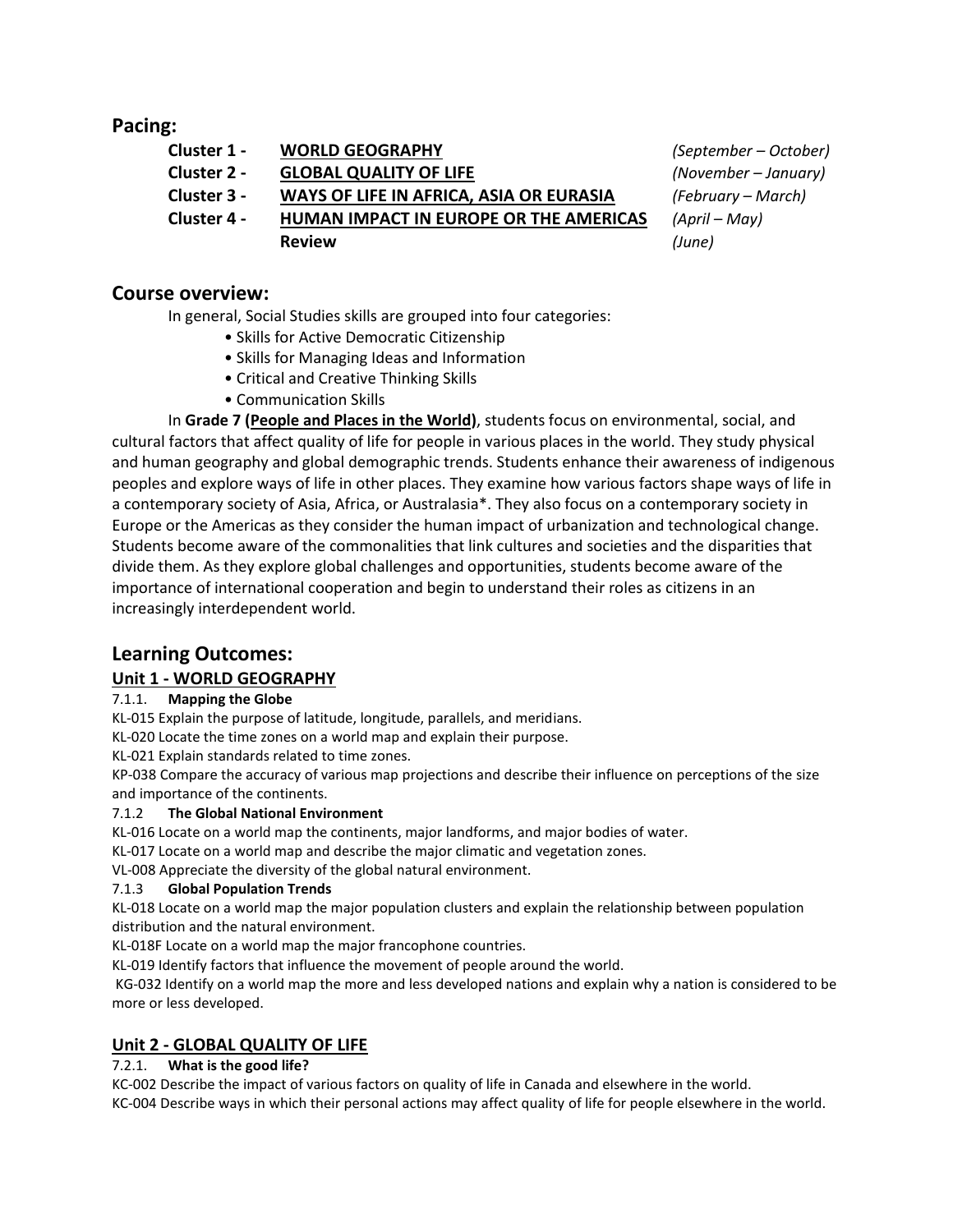KI-006 Identify diverse cultural and social perspectives regarding quality of life.

KG-034 Identify reasons why people emigrate.

KP-039 Give examples of government decisions that affect quality of life.

VC-004 Be willing to take action to support quality of life for people around the world.

#### **7.2.2. Universal Human Rights**

KI-007 Describe the impact of discriminatory attitudes and practices on quality of life.

KI-008 Describe the influence of various factors on personal identity.

KG-037 Identify universal human rights and explain their importance.

VC-001 Respect the inherent dignity of all people.

VI-005 Respect others' rights to express their points of view.

#### 7.2.3. **Democratic Citizenship and Quality of Life**

KC-001 Describe the impact of various factors on citizenship rights in Canada and elsewhere in the world.

KC-003 Give examples of ways in which quality of life may be enhanced within a democracy. KC-005 Recognize Remembrance Day as a commemoration of Canadian participation in world conflicts.

VC-002 Acknowledge that the rights of citizenship involve limitations on personal freedom for the sake of collective quality of life.

VC-003 Be willing to contribute to their groups and communities.

## 7.2.4. **Power, Wealth and Justice**

KP-040 Compare and contrast various types of power and authority.

KP-041 Explain the relationship between power and access to wealth and resources.

KP-042 Identify various individuals who influence world affairs.

KE-045 Give examples of the uneven distribution of wealth and resources in the world and describe the impact on individuals, communities, and nations.

VP-013 Demonstrate concern for people who are affected by discrimination, injustice, or abuse of power.

VP-014 Appreciate the positive contributions of various individuals to world affairs.

VE-016 Appreciate that quality of life is not solely determined by access to wealth, resources, and technologies.

## 7.2.5. **Global Cooperation**

KG-033 Give examples of events and achievements that enhance understanding among peoples and nations.

KG-035 Give examples of global cooperation to solve conflicts or disasters.

KG-036 Identify various international organizations and describe their role in protecting or enhancing global quality of life.

VG-011 Value the contributions of international agencies and humanitarians to quality of life.

# **Unit 3 - WAYS OF LIFE IN AFRICA, ASIA OR EURASIA**

## **7.3.1. Elements of Society**

KI-009 Identify elements that all societies have in common.

VI-006 Be willing to broaden personal perspectives and experiences beyond the familiar.

VG-012 Demonstrate interest in ways of life of other societies in the world.

## **7.3.2. Natural Environment**

KL-022 Identify on a map the major cities, landforms, and bodies of water of a society of Asia, Africa, or Australasia.

KL-023 Give examples of the influence of the natural environment on ways of life in a society of Asia, Africa, or Australasia.

## **7.3.3. Cultural Influences and Expressions**

KI-010 Give examples of cultural factors that shape ways of life in a society of Asia, Africa, or Australasia.

KI-011 Give examples of the artistic expression of culture in a society of Asia, Africa, or Australasia.

KI-012 Describe the influence of westernization in a society of Asia, Africa, or Australasia.

KI-014 Describe characteristics of indigenous ways of life in a society of Asia, Africa, or Australasia.

VI-007 Appreciate the importance of cultural and linguistic diversity in the world.

VP-015 Demonstrate concern for the loss of indigenous ways of life.

#### **7.3.4. Historical and Political Influences**

KH-030 Identify historical events that continue to affect a society of Asia, Africa, or Australasia.